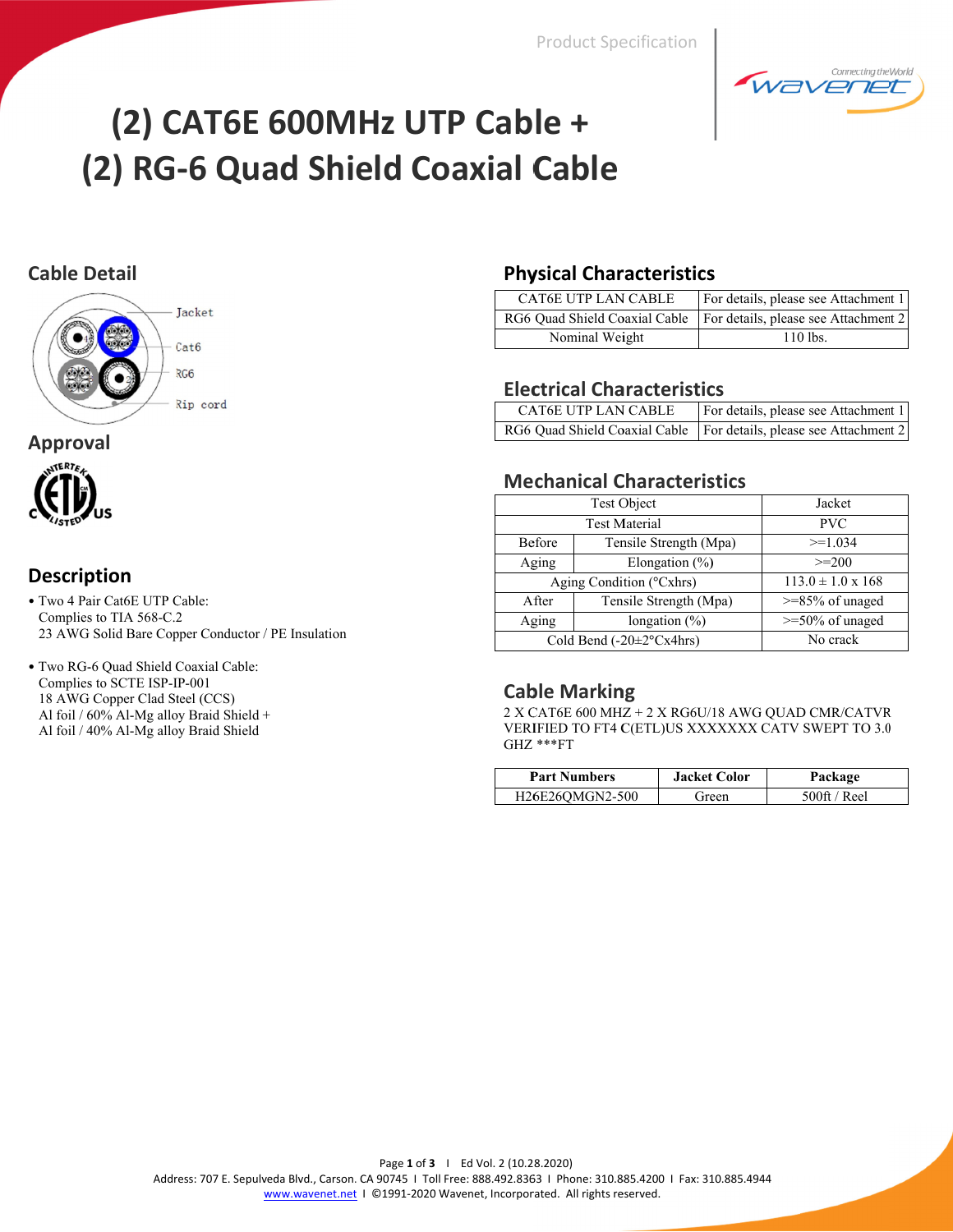**Product Specification** 

# (2) CAT6E 600MHz UTP + (2) RG-6 Quad **Attachment 1**



| <b>Cable Detail</b>                                                                                                                                                                                                                                                                                                                                                                                                                                        |                          |  |                                                |  |             |                                      |  |
|------------------------------------------------------------------------------------------------------------------------------------------------------------------------------------------------------------------------------------------------------------------------------------------------------------------------------------------------------------------------------------------------------------------------------------------------------------|--------------------------|--|------------------------------------------------|--|-------------|--------------------------------------|--|
| <b>JACKET</b><br>CROSS-WEB<br>CONDUCTOR<br><b>INSULATION</b><br><b>RIP CORD</b>                                                                                                                                                                                                                                                                                                                                                                            |                          |  |                                                |  |             |                                      |  |
|                                                                                                                                                                                                                                                                                                                                                                                                                                                            |                          |  | <b>Description</b>                             |  |             |                                      |  |
| 23 AWG Cat 6E CMR, High-Performance Data Cable                                                                                                                                                                                                                                                                                                                                                                                                             |                          |  |                                                |  |             |                                      |  |
|                                                                                                                                                                                                                                                                                                                                                                                                                                                            |                          |  | <b>Applicable Standards</b>                    |  |             |                                      |  |
| • UTP CAT6, 23 AWG 4 Pair w/HDPE Insulation & Flame-Retardant PVC Jacket<br>• ETL Listed Type CMR<br>• C(ETL) listed CMG FT4<br>• TIA/EIA-568-C.2, UL 1666 CMR RATED<br>$\bullet$ IEC 61156 AND ANSI/TIA-568-C.2<br>• ROHS Compliant<br>$\bullet$ ATM 155 Mbps<br>• Ethernet 10BASE-T, 100BASE-TX, 100BASE-VG, 100BASE-T4<br>• 1000 Mbps 1000BASE-T Gigabit Ethernet <sup>TM</sup> (IEEE 802.3)<br>$\bullet$ 16 Mbps Token Ring <sup>TM</sup> (IEEE 802.5) |                          |  |                                                |  |             |                                      |  |
|                                                                                                                                                                                                                                                                                                                                                                                                                                                            |                          |  | TIA 568-C.2<br><b>Physical Characteristics</b> |  |             |                                      |  |
| <b>Conductor Material</b>                                                                                                                                                                                                                                                                                                                                                                                                                                  |                          |  |                                                |  |             | Solid Annealed Bare Copper           |  |
| Number of Conductor Pairs<br>4                                                                                                                                                                                                                                                                                                                                                                                                                             |                          |  |                                                |  |             |                                      |  |
| 23 AWG<br>Size                                                                                                                                                                                                                                                                                                                                                                                                                                             |                          |  |                                                |  |             |                                      |  |
| Stranding<br>Solid                                                                                                                                                                                                                                                                                                                                                                                                                                         |                          |  |                                                |  |             |                                      |  |
| <b>Insulation Material</b><br>Polyethylene                                                                                                                                                                                                                                                                                                                                                                                                                 |                          |  |                                                |  |             |                                      |  |
| $0.040$ in. $\pm 0.0002$ in<br>Overall Diameter                                                                                                                                                                                                                                                                                                                                                                                                            |                          |  |                                                |  |             |                                      |  |
| Average Thickness                                                                                                                                                                                                                                                                                                                                                                                                                                          |                          |  |                                                |  | $0.0088$ in |                                      |  |
| Jacket Material                                                                                                                                                                                                                                                                                                                                                                                                                                            |                          |  | Flame Retardant PVC                            |  |             |                                      |  |
| Average Wall Thickness                                                                                                                                                                                                                                                                                                                                                                                                                                     |                          |  |                                                |  | $0.023$ in. |                                      |  |
| Nominal Outer Diameter                                                                                                                                                                                                                                                                                                                                                                                                                                     |                          |  |                                                |  |             | $0.244$ in. $\pm$ 0.008 in.          |  |
| Nominal Weight                                                                                                                                                                                                                                                                                                                                                                                                                                             |                          |  |                                                |  | 30 lbs.     |                                      |  |
| Shield Material                                                                                                                                                                                                                                                                                                                                                                                                                                            |                          |  |                                                |  | Unshielded  |                                      |  |
| Ripcord                                                                                                                                                                                                                                                                                                                                                                                                                                                    |                          |  |                                                |  | Yes         |                                      |  |
|                                                                                                                                                                                                                                                                                                                                                                                                                                                            |                          |  | <b>Mechanical Characteristics</b>              |  |             |                                      |  |
|                                                                                                                                                                                                                                                                                                                                                                                                                                                            |                          |  | Installation                                   |  |             | $0^{\circ}$ C to +60 $^{\circ}$ C    |  |
| <b>Temperature Rating</b>                                                                                                                                                                                                                                                                                                                                                                                                                                  |                          |  | Operating                                      |  |             | $-20^{\circ}$ C to + 75 $^{\circ}$ C |  |
| Tensile Strength                                                                                                                                                                                                                                                                                                                                                                                                                                           |                          |  | Before<br>$>= 13.8 \text{ Mpa}$                |  |             |                                      |  |
| Elongation                                                                                                                                                                                                                                                                                                                                                                                                                                                 |                          |  | Aging<br>$\geq$ 100%                           |  |             |                                      |  |
|                                                                                                                                                                                                                                                                                                                                                                                                                                                            |                          |  | $100^{\circ}$ C x 168 hours                    |  |             |                                      |  |
| Aging Condition                                                                                                                                                                                                                                                                                                                                                                                                                                            | After                    |  | $>= 85\%$ of unaged                            |  |             |                                      |  |
|                                                                                                                                                                                                                                                                                                                                                                                                                                                            |                          |  | $\ge$ 50% of unaged<br>Aging                   |  |             |                                      |  |
|                                                                                                                                                                                                                                                                                                                                                                                                                                                            |                          |  | <b>Insulation Colors</b>                       |  |             |                                      |  |
| Pair 1                                                                                                                                                                                                                                                                                                                                                                                                                                                     |                          |  | White / Blue                                   |  |             | Blue                                 |  |
| Pair 2                                                                                                                                                                                                                                                                                                                                                                                                                                                     | White / Orange<br>Orange |  |                                                |  |             |                                      |  |
| Pair 3                                                                                                                                                                                                                                                                                                                                                                                                                                                     |                          |  | White / Green                                  |  |             | Green                                |  |
| Pair 4<br>White / Brown<br>Brown                                                                                                                                                                                                                                                                                                                                                                                                                           |                          |  |                                                |  |             |                                      |  |
| <b>Part Numbers</b><br><b>Jacket Color</b><br>Package                                                                                                                                                                                                                                                                                                                                                                                                      |                          |  |                                                |  |             |                                      |  |
| Black, Blue, Green, Grey,<br><b>6E04URXX4</b><br>1000FT / Reelex II<br>Red, White, Yellow                                                                                                                                                                                                                                                                                                                                                                  |                          |  |                                                |  |             |                                      |  |

| Max. Conductor DC Resistance @ 20°C                 | $9.38 \Omega / 100$ Meters           |
|-----------------------------------------------------|--------------------------------------|
| Maximum DC Resistance Unbalanced @ 20°C             | 5%                                   |
| Max. Pair-to-Pair Ground Capacitance Unbalance      | 330 pF / 100 Meters                  |
| Characteristic Impedance $(1 \sim 350 \text{ MHz})$ | $100 \pm 15 \Omega$                  |
| Mutual Capacitance                                  | 5.6 nF / 100 Meters                  |
| Max. Delay Skew                                     | $40 \text{ nS} / 100 \text{ Meters}$ |
| NVP Nominal Velocity Propagation                    | 0.7                                  |

#### **Electrical Performance**

| Frequency               | <b>Attenuation</b> | <b>Return loss</b> | <b>NEXT</b>              | <b>PS-NEXT</b>                   |
|-------------------------|--------------------|--------------------|--------------------------|----------------------------------|
| (MHz)                   | $(dB/100m)$ Max.   | $(dB)$ Min.        | $(dB)$ Min.              | $(dB)$ Min.                      |
| 1                       | 2.0                | 20.0               | 77.3                     | 75.3                             |
| $\overline{4}$          | 3.8                | 23.6               | 68.3                     | 66.3                             |
| 8                       | $\overline{5.3}$   | 25.4               | 63.8                     | 61.8                             |
| 10                      | 5.9                | 26.0               | 62.3                     | 30.3                             |
| 16                      | 7.4                | 26.0               | 59.3                     | 57.3                             |
| 20                      | 8.3                | 26.0               | 57.8                     | 55.8                             |
| 25                      | 9.3                | 25.5               | 56.3                     | 54.3                             |
| 31.25                   | 10.4               | 25.0               | 54.9                     | 52.9                             |
| 62.5                    | 14.9               | 23.5               | 50.4                     | 48.4                             |
| 100                     | 19.0               | 22.5               | 47.3                     | 45.3                             |
| 155                     | 23.9               | 21.6               | 45.8                     | 43.5                             |
| 200                     | 27.4               | 21.0               | 42.8                     | 40.8                             |
| 250                     | 30.8               | 20.5               | 41.3                     | 39.3                             |
| 300                     | 34.0               | 20.1               | 40.2                     | 38.2                             |
| 350                     | 37.0               | 19.8               | 39.2                     | 37.2                             |
| 400                     | 39.7               | 19.5               | 38.3                     | 36.3                             |
| 450                     | 42.1               | 19.2               | 37.5                     | 35.5                             |
| 500                     | 44.9               | 19.0               | 36.8                     | 34.8                             |
| 550                     | 47.3               | 18.6               | 36.2                     | 34.2                             |
| 600                     | $\overline{54.5}$  | 18.8               | 37.6                     | 35.6                             |
|                         |                    |                    |                          |                                  |
| Frequency               | <b>ELFEXT</b>      | <b>PS-ELFEXT</b>   | <b>ACR</b>               | <b>PS-ACR</b>                    |
| (MHz)                   | $(dB/100m)$ Min.   | $(dB)$ Min.        | $(dB)$ Min.              | $(dB)$ Min.                      |
| 1                       | 70.8               | 67.8               | 75.0                     | 73.0                             |
| $\overline{\mathbf{4}}$ | 58.7               | 55.7               | 64.0                     | 62.0                             |
| $\overline{\bf 8}$      | 52.7               | 49.7               | 57.7                     | 55.7                             |
| 10                      | 50.8               | 47.8               | 55.6                     | 53.6                             |
| 16                      | 46.7               | 43.7               | 50.7                     | 48.7                             |
| 20                      | 44.7               | 41.7               | 48.2                     | 16.2                             |
| 25                      | 42.8               | 39.8               | 45.6                     | 13.6                             |
| 31.25                   | 40.9               | 37.9               | 42.8                     | 40.8                             |
| 62.5                    | 34.8               | 31.8               | 32.9                     | 30.9                             |
| 100                     | 30.8               | 27.8               | 24.9                     | 22.9                             |
| 155                     | 27.0               | 23.6               | 21.0                     | 21.5                             |
| 200                     | 24.7               | 21.7               | 18.4                     | 16.4                             |
| 250                     | 22.8               | 19.8               | 13.5                     | 11.5                             |
| 300                     | 21.2               | 18.2               | 9.6                      | 5.0                              |
| 350                     | 19.9               | 16.9               | 5.2                      | 3.2                              |
| 400                     | 18.7               | 15.7               | 1.5                      | $\blacksquare$                   |
| 450                     | 17.7               | 14.7               | $\overline{\phantom{a}}$ | $\overline{\phantom{a}}$         |
| 500                     | 16.8               | 13.8               |                          |                                  |
| 550<br>600              | 15.9<br>15.9       | 12.9<br>12.9       | $\blacksquare$<br>17.2   | $\overline{\phantom{a}}$<br>14.2 |

\* Values above 250MHz are information only.

#### **Cable Marking**

CATEGORY 6E 600MHZ 23AWG 4 PR UTP XXXXXX CMR C(ETL)US FT4 ETL LISTED & VERIFIED TO TIA/EIA-568-C.2 \*\*\*\*FT

### **Electrical Characteristics**